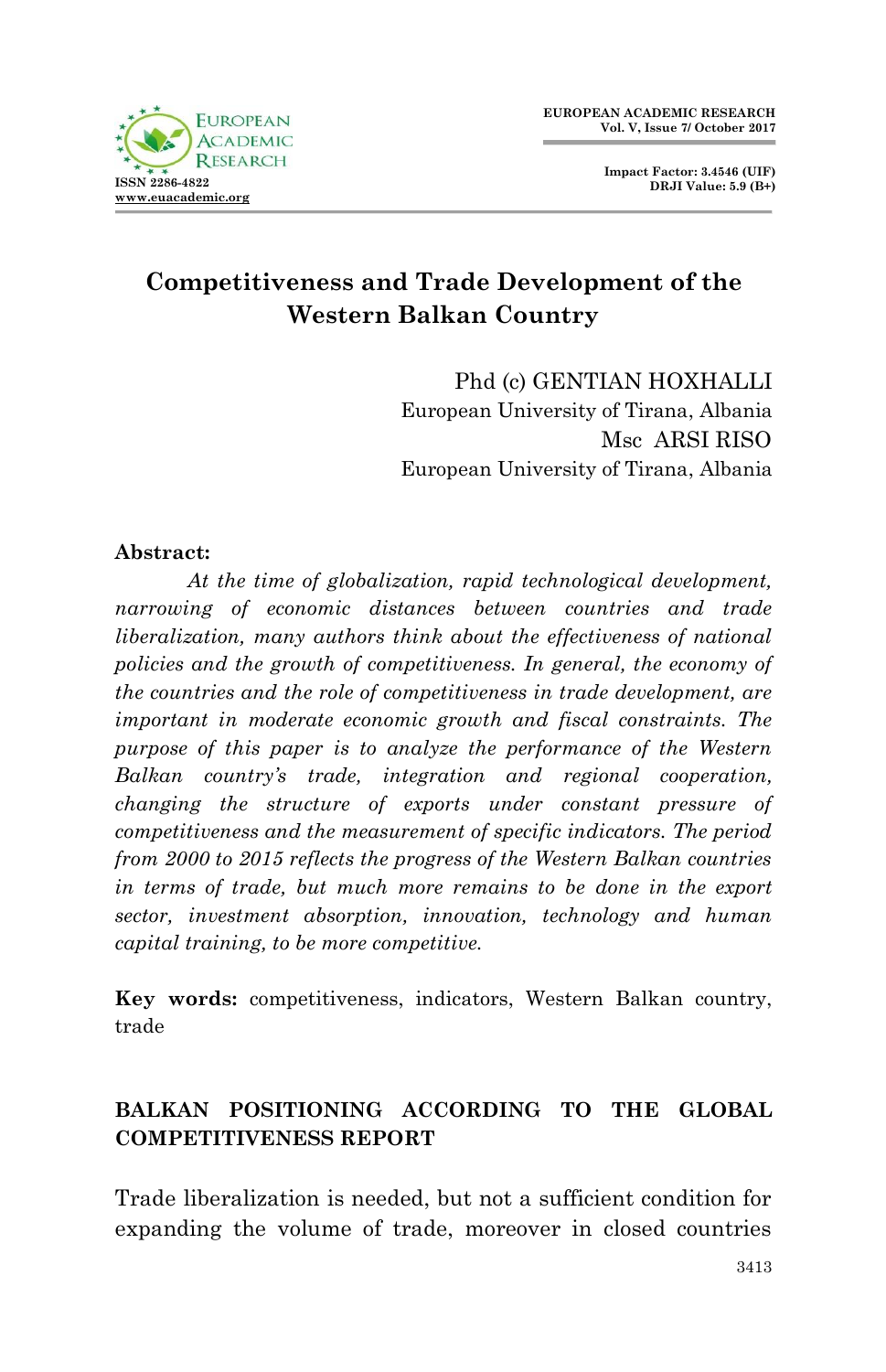such as the Western Balkans. Trade development occurs when export-orientated companies invest in expanding their operations when local firms gain customers abroad and successfully integrate into global manufacturing networks or attract foreign investors to serve the export market. So, to achieve a good economic performance, a favorable business environment is needed (to foster private sector development), a favorable investment climate (to attract FDI) and also the removal of barriers (to facilitate trade relations) (Jaupllari, 2010)

Currently, the competitive edge of the region is the low labor cost and exports are concentrated on low value goods. This is not sustainable in the long run. If the countries of the Western Balkans aim at increasing trade, they should provide new sources of comparative advantages. These resources vary between countries. Croatia has an attractive coastline, which is a very valuable asset for the tourism industry and a human capital necessary for more sophisticated productions such as shipbuilding and pharmaceuticals. Serbia has a different industrial base, having the largest city in the region with many services and plenty of fertile agricultural land in Vojvodina. Kosovo and Bosnia-Herzegovina have mineral resources and heavy industries. Montenegro relies heavily on its natural beauty to develop a successful tourism sector. Albania is the only country in the region with a very low salary level that attracts industries that use intensive work such as textiles.

Given their small size, most of the Western Balkan countries need to be able to find a place in the EU's unique market with few sources of comparative advantages. For all of these sources of comparative advantages to be active, they need to be developed through appropriate policies. For example, the survival of Bosnia's heavy industry will depend to a great extent on the ability to attract foreign investors rather than the modernization of a small part of large public enterprises. (Nikolic, Jovanovic, & Todoric, 2007 - 2010) The same thing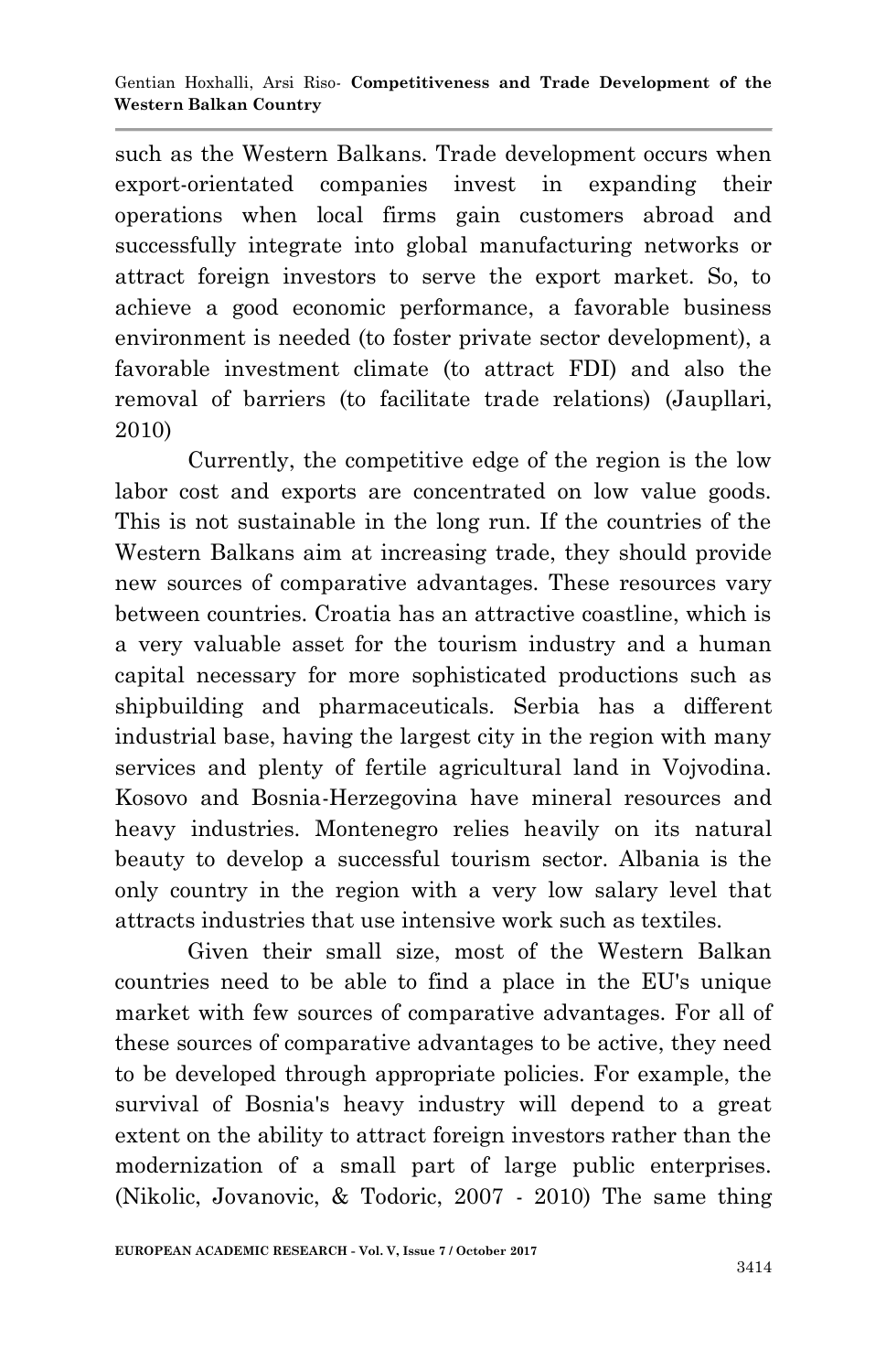applies for the lignite industry in Kosovo and its potential to generate electricity for export to neighboring countries. The long-term prospect of the tourism industry in Croatia, Montenegro and Albania will depend on the ability to develop a modern hotel infrastructure with the help of foreign investors, as well as sustainable management of the coastal area and the restoration of cultural heritage attractions. (Pere, 2008) The development of agricultural exports from Serbia or Macedonia will require not only efficient transport links in the EU markets, but also the development of a modern agricultural and food processing industry that meets the EU's stringent sanitary and phyto-sanitary standards.

|                       | <b>Basic factors</b>           |                       | Efficiency                     |                       | Inovation                      |                       |
|-----------------------|--------------------------------|-----------------------|--------------------------------|-----------------------|--------------------------------|-----------------------|
|                       | Ranking<br>(148)<br>countries) | Evaluation<br>$(1-7)$ | Ranking<br>(148)<br>countries) | Evaluation<br>$(1-7)$ | Ranking<br>(148)<br>countries) | Evaluation<br>$(1-7)$ |
| Montenegro            | 68                             | 4.59                  | 72                             | 4.01                  | 70                             | 3.61                  |
| Macedonia             | 70                             | 4.55                  | 76                             | 3.96                  | 94                             | 3.37                  |
| Kroatia               | 61                             | 4.69                  | 68                             | 4.05                  | 80                             | 3.46                  |
| Bosnia<br>Hercegovina | 81                             | 4.44                  | 89                             | 3.80                  | 89                             | 3.40                  |
| Albania               | 94                             | 4.24                  | 100                            | 3.68                  | 119                            | 3.12                  |
| Serbia                | 106                            | 3.96                  | 92                             | 3.78                  | 125                            | 3.01                  |

**Table 1: Global Competitiveness Index for Western Balkan Countries**

**Source:** (Global Competitiveness Report, 2014-2015)

Western Balkan countries to have steady economic growth and increase their income levels should gradually go through the "degrees of comparative advantages", from raw material exports and production that intensively utilizes the work factor in terms of high value-added activities. (Mancellari, 2006)

According to the Global Competitiveness Report of 2015, based on the Global Competitiveness Index, all Western Balkan countries are in the second stage of development, so their economies are driven by increased efficiency. At this stage, competitiveness can be enhanced through higher education and training, efficiency in the market of goods, proper functioning of the labor market, financial market development, the ability to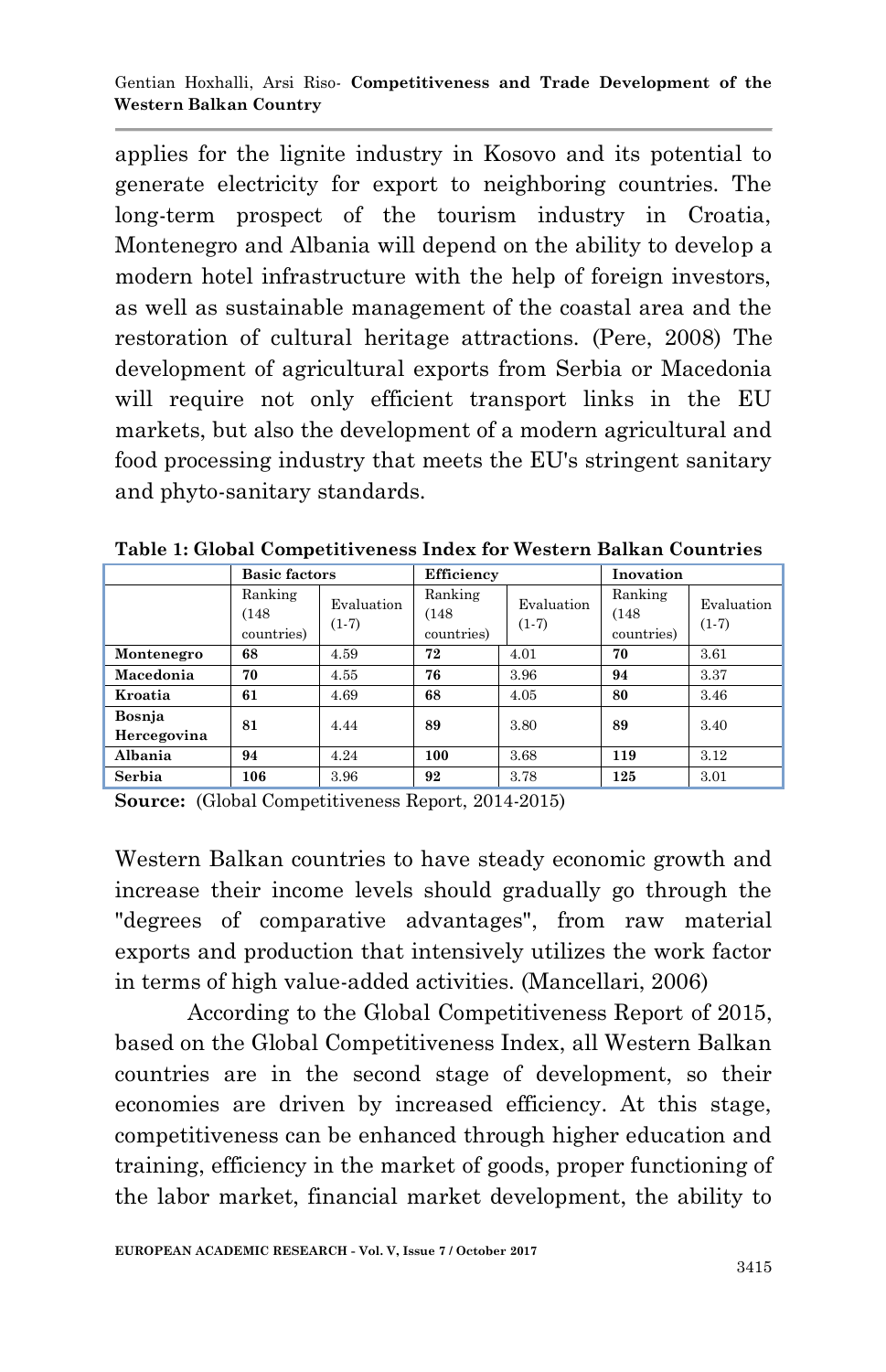benefit from existing technology and the size of the localandforeign market. (Forum, 2015) Croatia is an exception, which is in the transition period towards increasing innovation. In the ranking of the economies of 148 countries according to the Global Competitiveness Report, GCR 2014-2015, Montenegro is ranked best compared to the Western Balkan countries (67) being positioned five places higher compared to the previous year, followed by Macedonia (73), Croatia (75), while Bosnia and Herzegovina, Albania and Serbia are ranked below the average of the region, respectivelyin the 87, 95 and 101 place.

Regarding business innovation and sophistication, the Balkan countries are badly positioned (Chart 1). This means that the countries of the region should prioritize human capital training and innovation as two of the most important elements of competitiveness. The OECD Initiative for Regional Competitiveness Enhancement (RCI) aims to assist Western Balkan economies to discover new sources of growth and competitiveness from their potential for innovation and workforce capability. (OECD, 2013)

During 2010-2015, each country in the region selected and implemented an innovative pilot project with the support of local and OECD experts. Albania organized its first competition on business plans. The purpose of the competition was to enable business ideas to create links to funding sources, to inspire potential entrepreneurs, and to stimulate innovation in the private sector. The OECD has worked with Bosnia and Herzegovina to strengthen links between academics, businesses and local governments through a threefold partnership. Croatia set up a national innovation strategy, which included: support for research and development companies, attraction of FDI to high added value sectors, improvement of education and enhancing effectiveness in existing education programs. (Despotović, Cvetanović, & Nedić, 2015) The government of Kosovo and Macedonia sought support from OECD in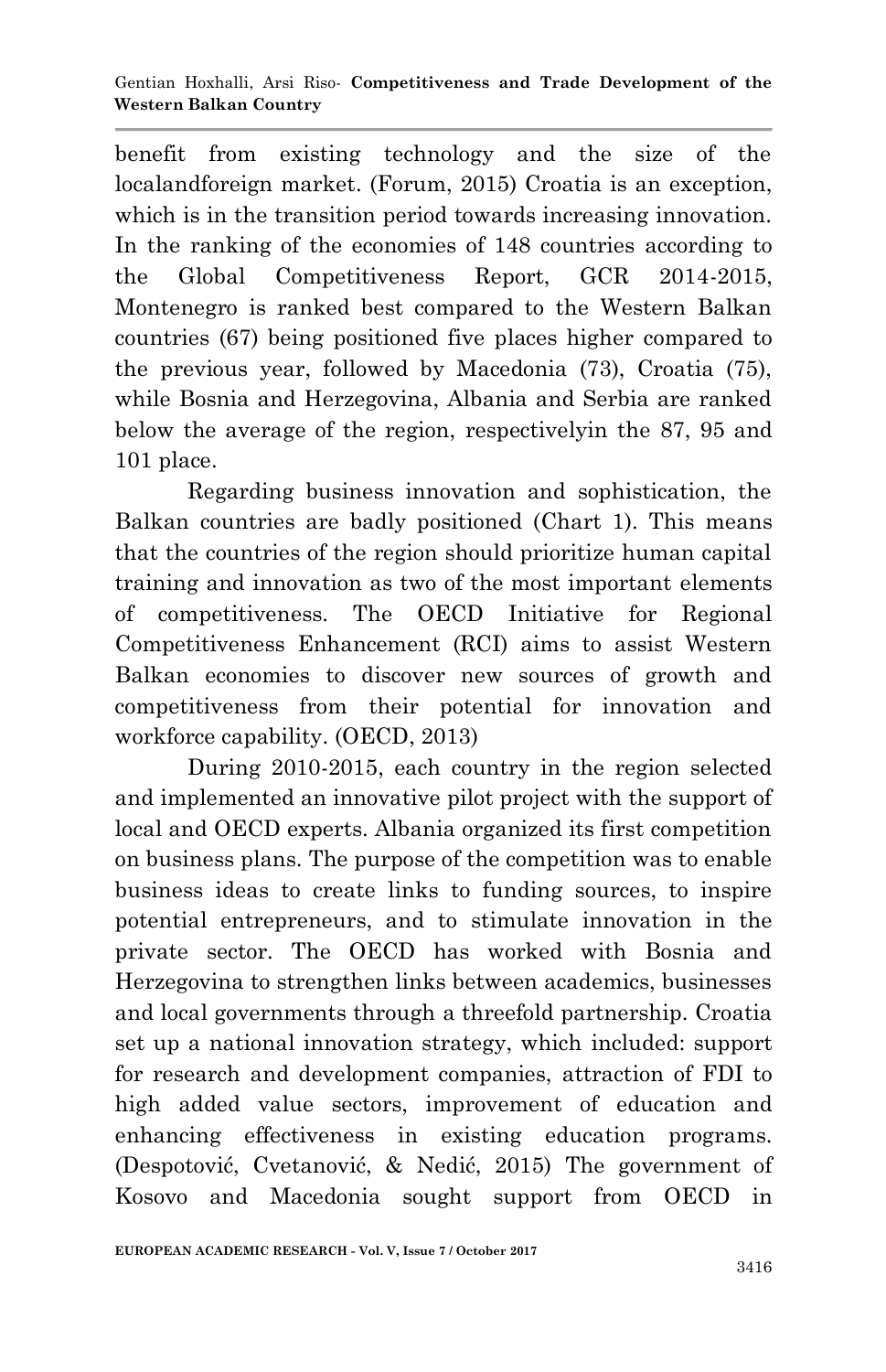Gentian Hoxhalli, Arsi Riso*-* **Competitiveness and Trade Development of the Western Balkan Country**

developing a strategy and action plan to evaluate their innovation framework. Montenegro wanted to promote innovation in small and medium-sized enterprises through the creation of a national subsidy scheme. Serbia's priority was to focus on technology development. This intends to accelerate innovation and economic growth by facilitating interactions between industry, researchers and the public sector.

**Chart 1: Ranking of Balkan countries in relation to some elements of competitiveness (2014-2015)**



**Source:** *(*Global Competitiveness, 2014-2015)

## **CALCULATION OF COMPETITIVENESS INDICATORS AND COMPARISON BETWEEN COUNTRIES**

In this section we will analyze some of the competitiveness indicators starting with the concentration of exports, competitive advantages of products, level of industry specialization etc, based on export and import values according to the formulas mentioned in the methodology part. Trade indicators can be defined as indices used in order to describe and monitor trade flows between countries, used further as a basis for policy-making at national level. Through the use and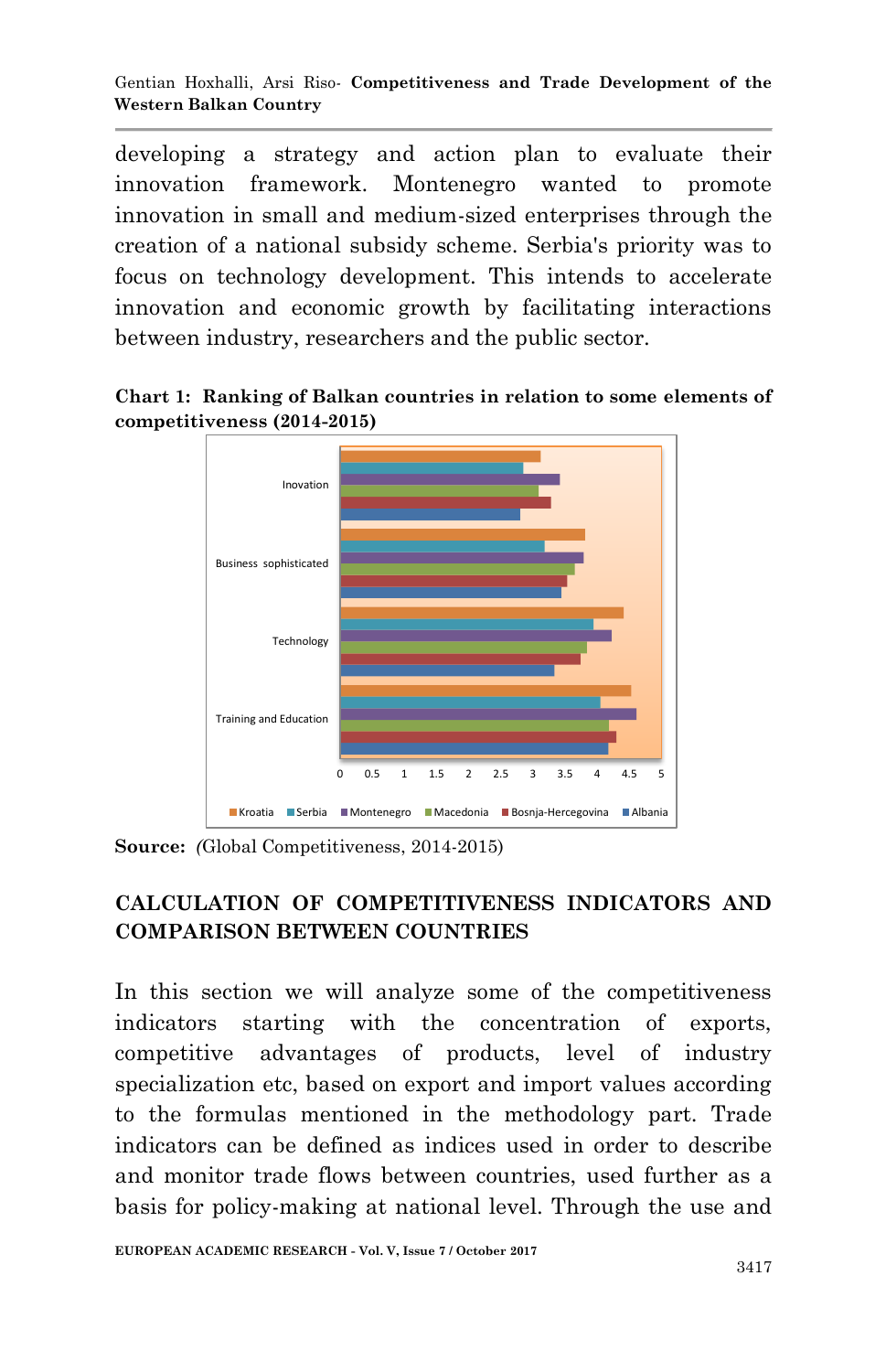analysis of these competitiveness indicators, we can determine how diversified is the structure of exports, which sectors show more competitive skills and what is the positioning in international markets for each of the countries in the region.

| Countries   | of<br>The<br>concentration | % which are the three<br>most       |  |  |  |
|-------------|----------------------------|-------------------------------------|--|--|--|
|             | exports (TEI)              | exported product groups in total of |  |  |  |
|             |                            | exports                             |  |  |  |
| Albania     | 3.15                       | 85.8%                               |  |  |  |
| Bosnja-     | 2.8                        | 70.8%                               |  |  |  |
| Hercegovina |                            |                                     |  |  |  |
| Kroatia     | 2.6                        | 55.8%                               |  |  |  |
| Macedonia   | 2.75                       | 64.6%                               |  |  |  |
| Montenegro  | 3.3                        | 92%                                 |  |  |  |
| Serbia      | 2.76                       | 66.5%                               |  |  |  |

**Table 2: Main Indicators on Exports (2014)**

**Source:** (European Commission, 2014) author's calculated

From the results of the table above, we notice a very concentrated export structure for all Western Balkan countries, and this is reflected in the relatively low value of the TEI indicator. According to this indicator, Montenegro is better positioned. Non-diversification of the export structure poses a problem for economic development in the region and beyond as it increases trade dependence on a small proportion of products.

Can we say for these countries that an increase in economic openness, liberalization and trade volume has been accompanied with positive changes in the trade structure?

A positive change in the trade structure implies a change in the comparative advantages to the sectors with the highest added value and the products that have the highest level of specialization. Comparison of comparative advantages for Western Balkan countries is analyzed according to the RCA indicator. The calculations are presented in Table 3. A common feature for all countries is the presence of comparative advantages in low added value sectors. There is also no correlation between the RCA indicator values and the share of products in the export structure. In all the countries analyzed,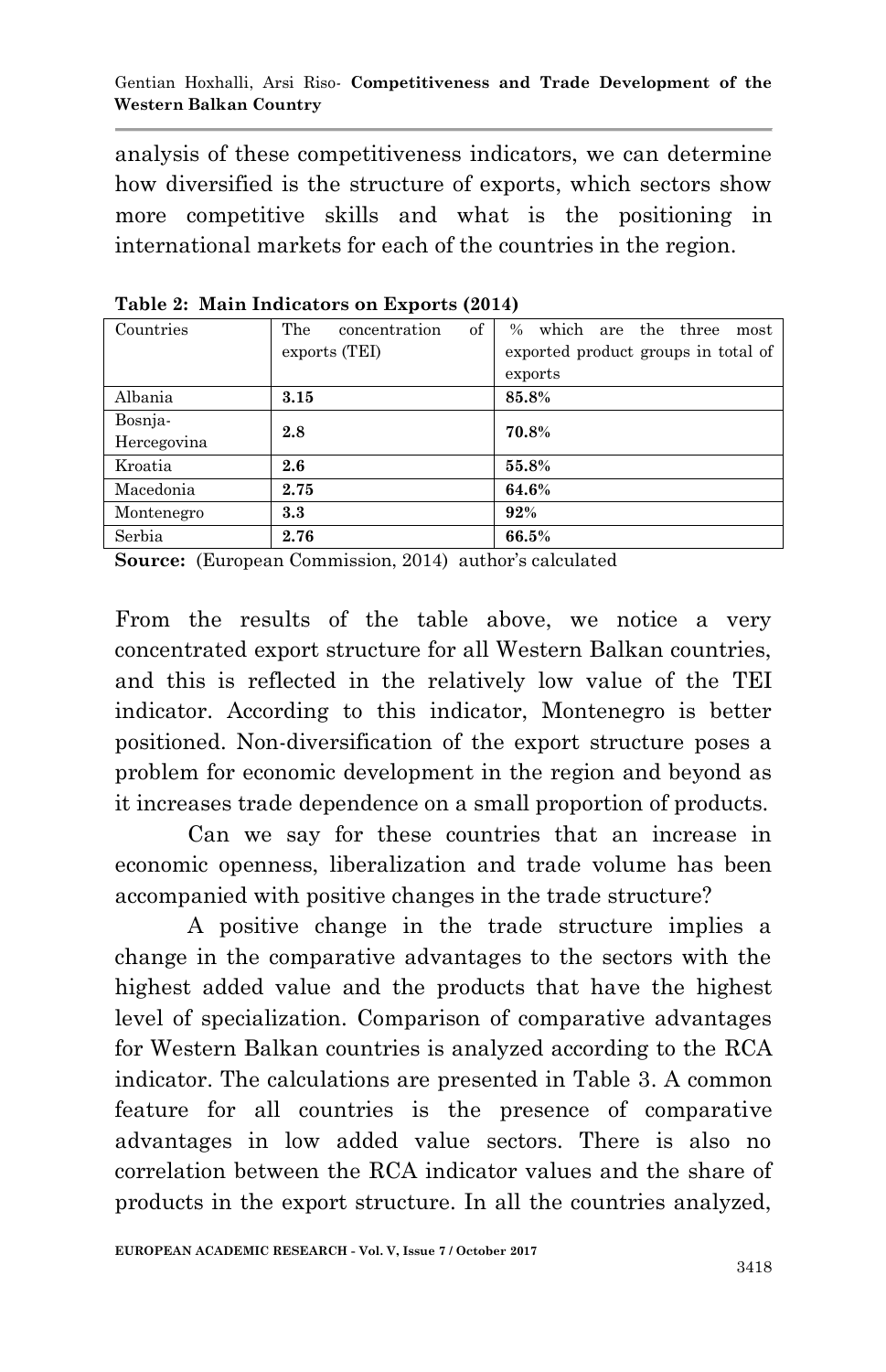products that are exported more often do not have comparative advantages.

|                          |  |  |  | Table 3: Calculation of comparative advantages for the 5 most |  |  |  |  |
|--------------------------|--|--|--|---------------------------------------------------------------|--|--|--|--|
| exported products (2014) |  |  |  |                                                               |  |  |  |  |

| Albania               | % Eksport | <b>RCA</b>     | GL   |
|-----------------------|-----------|----------------|------|
| Fuel                  | 26,63     | $-25$          | 0,70 |
| Metals                | 18,25     | $-14$          | 0,83 |
| Clothes               | 15,21     | $-6,3$         | 0,92 |
| Shoes                 | 13,94     | 42             | 0,52 |
| Minerals              | 9,12      | 53             | 0,43 |
| Bosnja-Hercegovina    |           |                |      |
| Metals                | 23,33     | 16,5           | 0,84 |
| Others                | 13,77     | 41             | 0,62 |
| Machinery             | 10,02     | $-45$          | 0,59 |
| Woods                 | 9,21      | 14             | 0,87 |
| Fuel                  | 8,96      | $-77$          | 0,37 |
| <b>Kroatia</b>        |           |                |      |
| Machiney              | 17,87     | $-24,5$        | 0,78 |
| Fuel                  | 13,67     | $-62$          | 0,52 |
| Chemical substances   | 9,74      | $-36$          | 0,70 |
| Vehicles              | 9,19      | $-13$          | 0,90 |
| Metals                | 8.69      | $-32$          | 0,74 |
| Macedonia             |           |                |      |
| Metals                | 23,82     | 26             | 0,79 |
| Clothes               | 16,34     | 16             | 0,87 |
| Chemical substances   | 15,58     | 5,8            | 0,95 |
| Food products         | 10.00     | $\overline{2}$ | 0,98 |
| Machinery<br>and      | 8,78      | $-46$          | 0,64 |
| equipment             |           |                |      |
| Montenegro            |           |                |      |
| Metals                | 47,51     | 8,2            | 0,81 |
| Fuel                  | 13,83     | $-38$          | 0,26 |
| Food products         | 10,44     | $-34$          | 0,31 |
| Woods                 | 5,94      | $-23$          | 0,48 |
| Machinery             | 5,23      | $-48$          | 0,17 |
| Serbia                |           |                |      |
| Machinery             | 16,19     | $-31$          | 0,74 |
| Metals                | 15,76     | $-2,2$         | 0,98 |
| Agricultural products | 13,12     | 56             | 0,56 |
| Food products         | 8,99      | 23             | 0,81 |
| Plastic               | 8,1       | $-23$          | 0,81 |

**Source:** (WITS), author's calculates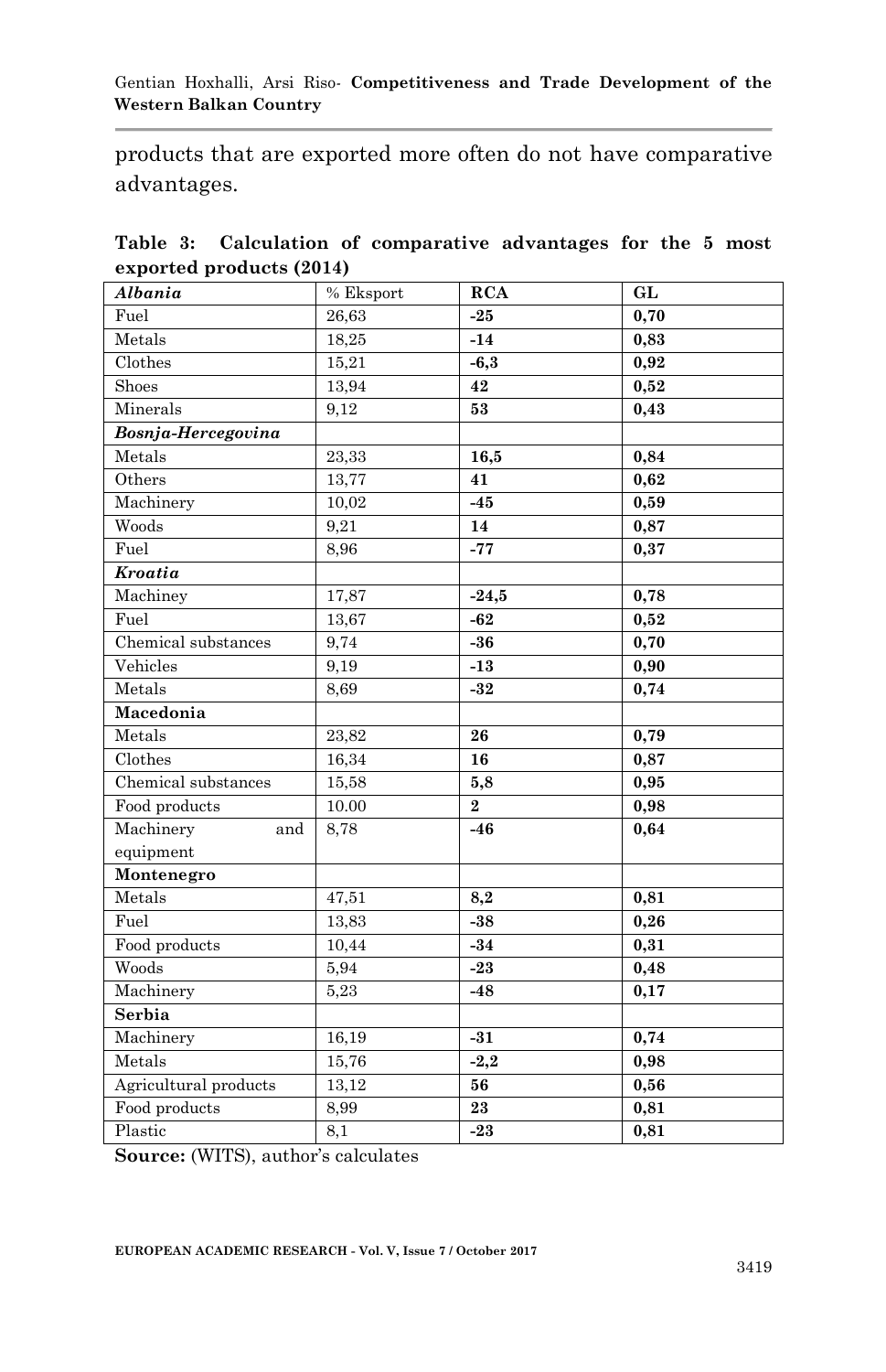For most countries, more competitive are the sectors based on the use of work factor, because of its cheap price and low-skilled level, as well as sectors based on natural resource management. There is an exception is the case of the Croatian economy, which is demonstrating that it is giving up on the free labor force, with the aim of transferring and increasing competing skills to other sectors of the economy. It has already shifted its comparative advantages from the textile and clothing industry to other industries.

In order to improve the terms of competitiveness and find new comparative advantages, emphasis should be placed on the development of human capital as a factor that promotes competitiveness in the medium-long term. This applies to all countries in the region in order to meet the challenges of European or world markets. Observing market specialization within industries (GL index), even in this case the results show that countries have a high level of specialization in sectors that intensively use the work factor such as clothing, textiles, wood, fuels. Albania is specialized in the clothing sector, Bosnia and Herzegovina in wood, Croatia in transport vehicles, mainly ships, Macedonia in the food sector, while Montenegro and Serbia have a high specialization index in the metal sector.

The comparative advantage analysis and the specialization of intra-industry trade does not reveal a clear conclusion to the general patterns of trade. On the one hand, there are sectors with comparative advantages, while on the other hand there are sectors that do not have comparative advantages. At first glance, the significant ratio of sectors without comparative advantages should not lead to the conclusion that the trade structure is unfavorable. Generally in small countries, comparative advantages and trade specialization are expected to be found in a small number of sectors and products. However, the results of the correlation analysis show that products with a higher level of RCA do not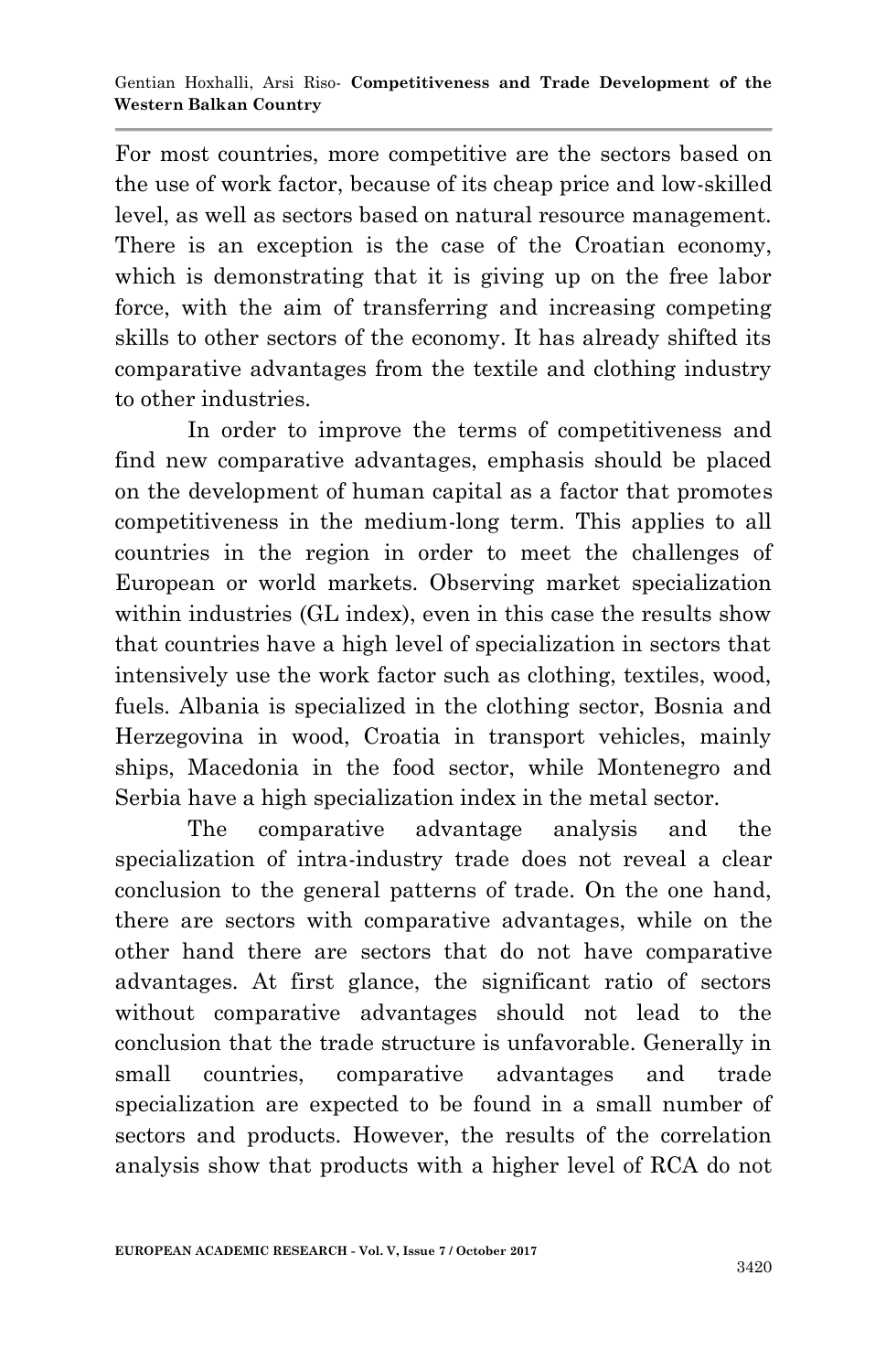have a higher ratio between the value of exports and imports. This indicates the unfavorable trade patterns.

The third calculated indicator is the indicator of export competitiveness between the Western Balkan countries and the EU market, as it is the most important trade destination. This indicator shows the export ratio of a product from a country of the Balkans over the total import of this product from the EU. According to the export competitiveness indicator, Croatia has the best position for the EU. The results obtained lead to the conclusion that Croatia has a significantly better position compared to other countries in the following products: raw materials, mineral fuels, industrial goods, machinery and transport equipment. Serbia has a higher level of competitiveness for food, livestock and for vegetable and animal oils.

Macedonia shows the highest level of competition in exports of beverages, tobacco and chemicals. Albania and Montenegro are not distinguished in any of the product groups.

| <b>SITC</b>                            | Albania  | Bosnja-     | Kroatia | Macedonia | Monenegro | Serbia |
|----------------------------------------|----------|-------------|---------|-----------|-----------|--------|
|                                        |          | Hercegovina |         |           |           |        |
| Foods<br>and<br>livestock              | 0,055    | 0,12        | 0,46    | 0,144     | 0,0047    | 0,84   |
| <b>Drinks</b><br>and<br>tobacco        | 0,040    | 0,237       | 0.67    | 1,317     | 0.013     | 0,54   |
| Raw materials                          | 0,097    | 0,55        | 0,704   | 0.31      | 0,04      | 0,46   |
| Minerals                               | 0,085    | 0.046       | 0,122   | 0.0066    | $\Omega$  | 0.088  |
| and<br>Plant<br>animal oils            | $\Omega$ | 0.32        | 0.046   | $\Omega$  | $\Omega$  | 1,076  |
| Cimicats                               | 0,0032   | 0,113       | 0,248   | 0,338     | 0.0013    | 0,32   |
| Industrial<br>products                 | 0.85     | 4.910       | 5,013   | 2,664     | 0,588     | 8,17   |
| Machinery<br>and transport<br>vehicles | 0,012    | 0,123       | 0,215   | 0,086     | 0,0115    | 0.53   |
| <b>Different</b><br>items              | 0.23     | 0,437       | 0,388   | 0,267     | 0,0014    | 0,35   |
| Others                                 | 0,0098   | 0,0245      | 0.34    | 0,012     | 0,0098    | 0,071  |

**Table 4: Export competitiveness indicator for 2014**

**Source:** (European Commission), author's calculate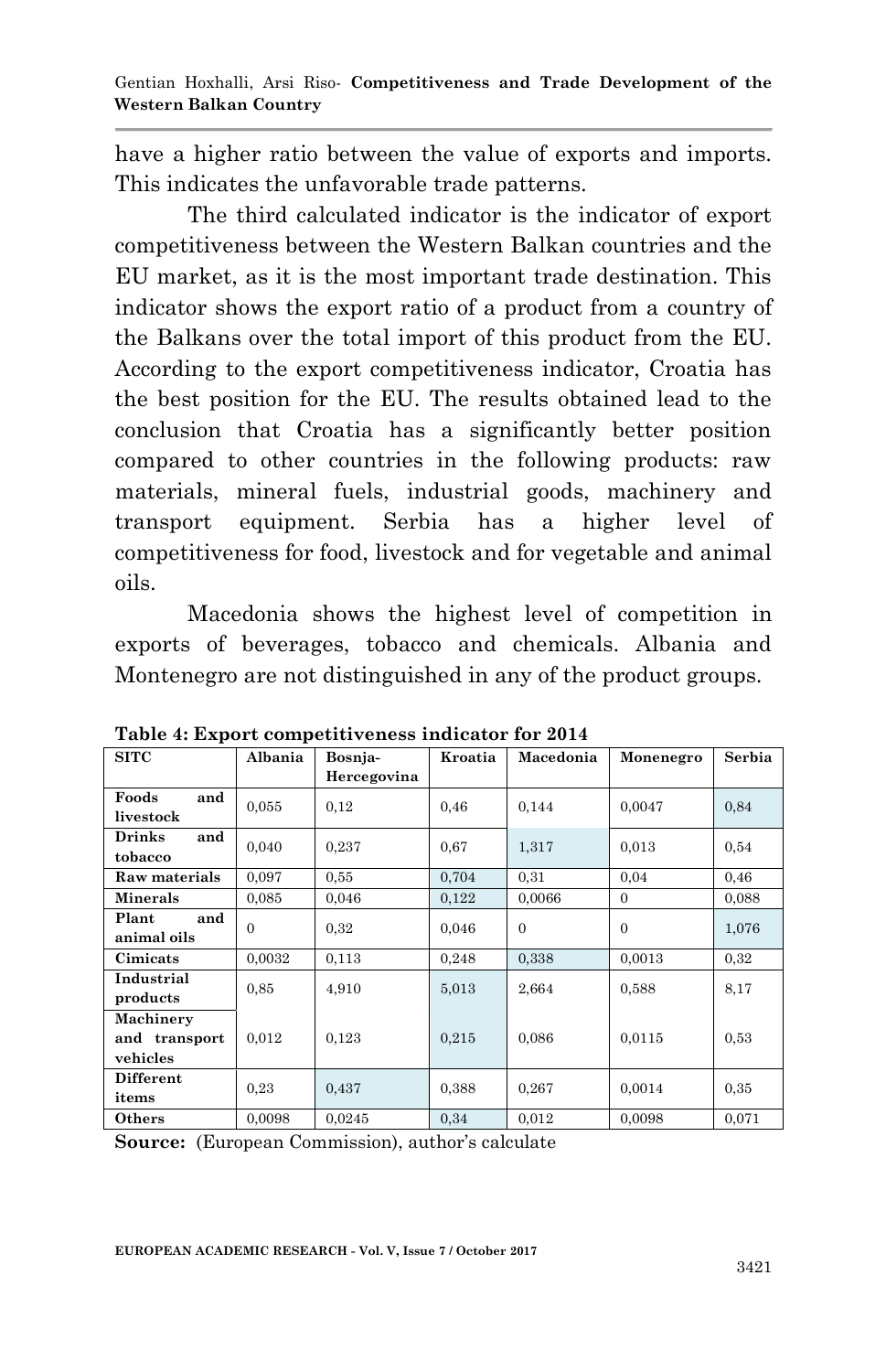# **CONCLUSIONS AND RECOMENDATIONS**

Free trade agreements have contributed significantly to the growth of trade and regional integration of Western Balkan economies in order for them to be prepared to cope with competitive pressures. The signing of CEFTA 2006 was an important step towards foreign trade development because the foundations for free trade between the Western Balkan countries were laid down, replacing the complicated system of bilateral free trade agreements in the region with a single multilateral framework. CEFTA occupies a relatively high share in the foreign trade of its member states, showing the importance of the existing economic ties in the region.

Based on the data, Western Balkan countries still follow the trade pattern that is concentrated only within their region and the European Union. This is a confirmation of backwardness of the economy structure, poor capacity, lack of competition in their industrial output and low productivity. The inability to provide more sophisticated goods to the local and regional markets causes these countries to depend heavily on imports of such products from Western European economies.

Competitiveness in the field of trade shows unsatisfying results. A common characteristic for all the countries analyzed is the existence of comparative advantages and specialization of trade in low added value products such as minerals, metals, fuels, shoes, clothing, wood.

With the purpose of improving the terms of competitiveness and finding new comparative advantages, the emphasis should be on: human capital development as a factor that promotes competitiveness in the medium-long term, attracting advanced technologies, improving infrastructure etc. Also, in order to create a sustainable and continuous competition, we should aim products with a greater added value in the value chain, greater diversification level of products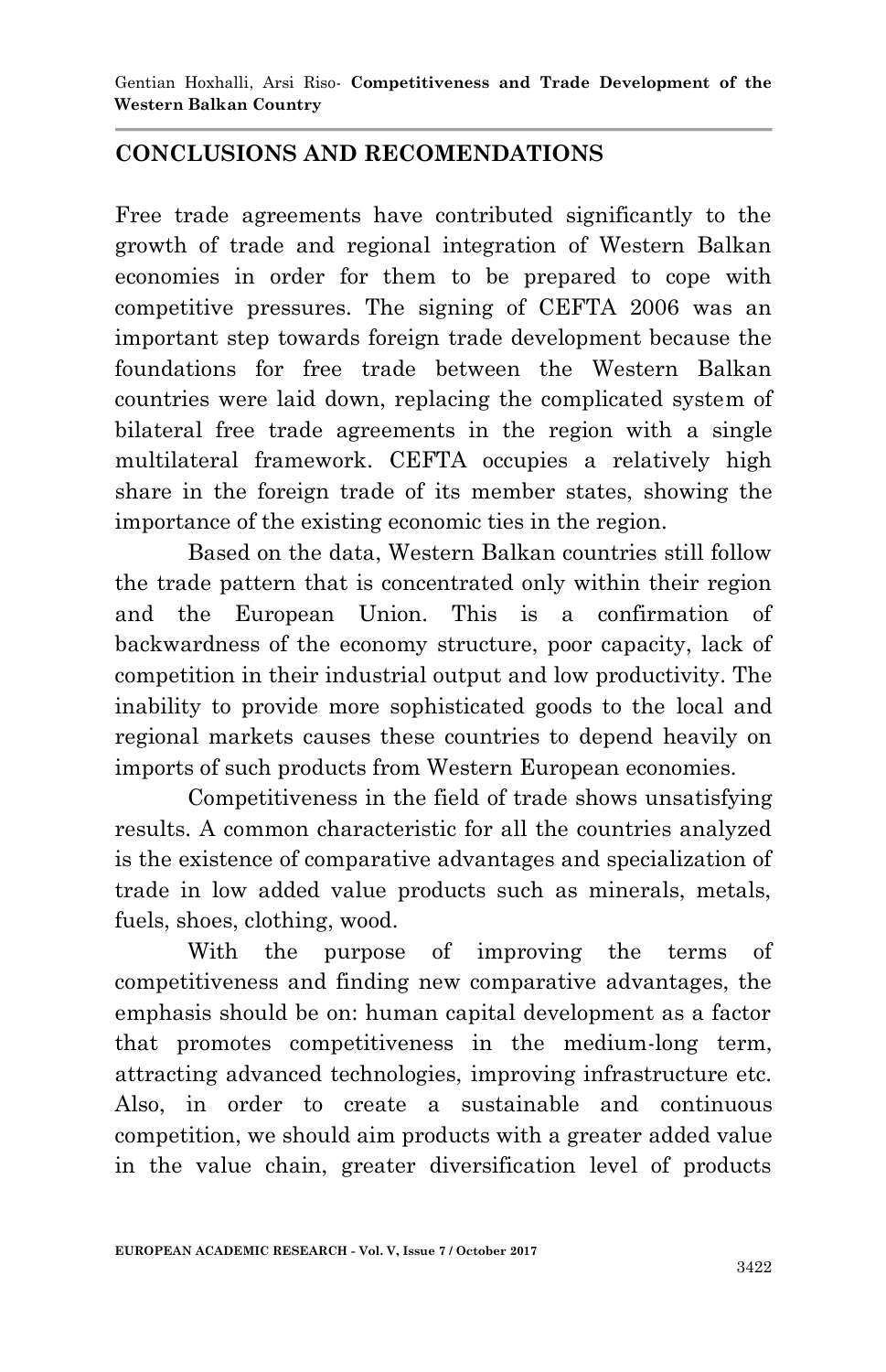Gentian Hoxhalli, Arsi Riso*-* **Competitiveness and Trade Development of the Western Balkan Country**

produced for export, more cost-efficient production, and improvement of business climate and management skills.

Countries in the region need to become more productive, export-oriented, and competitive, and a way to do this is to attract foreign direct investment and export-oriented companies. The Western Balkans should no longer compete on low wages but should aspire to the growth of knowledge. This implies policy development in line with the EU's approach to developing a "knowledge triangle" linking education, researchdevelopment and innovation. Undertaking these policies will contribute to achieving high competitiveness and productivity and as a result a faster long-term growth.

### **BIBLIOGRAPHY**

- 1. Despotović, D., Cvetanović, S., & Nedić, V. (2015). Innovativeness and Competitiveness of the Western Balkan Countries and Selected EU Member States. *Industrija* , 1.
- 2. Forum, W. E. (2015). *'The Global Competitiveness Report 2014–2015.*
- 3. Jaupllari, S. (2010). *Tregtia e jashtme dhe zhvillimi ekonomik ne ndikimin e proceseve liberalizuese.* Tirane: U.T.
- 4. Mancellari, A. (2006). Liberalizimi Tregtar dhe MTL-të, Rasti i Shqipërisë'. *Liberalizimi Tregetar ne Vendet e Ballkanit Perendimor* (pp. 16-19). Tirane: U.T.
- 5. Nikolic, G., Jovanovic, N., & Todoric, V. (2007 2010). *Experiences, potential and perspective.* Beograd: CEFTA.
- 6. OECD. (2013). *Western Balkans regional competitiveness initiative.* Investment compact for South East Europe.
- 7. Pere, E. (2008). Economic trade relation in focus of regional integration of West Balkans Countries. *pannonica* , 169-173.